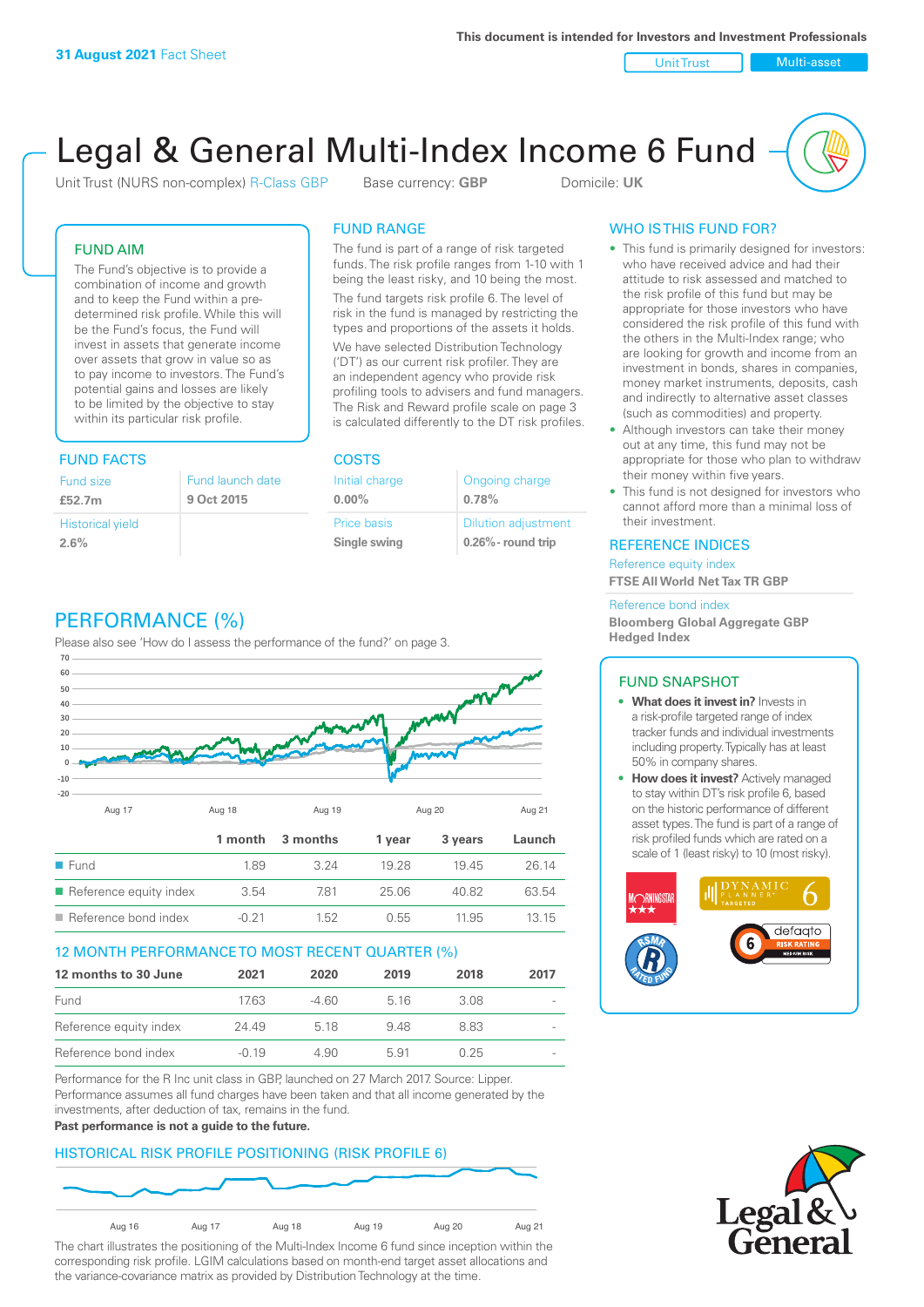### Legal & General Multi-Index Income 6 Fund

Unit Trust (NURS non-complex) R-Class GBP

### PORTFOLIO BREAKDOWN

All data source LGIM unless otherwise stated. Totals may not sum due to rounding.





### FUND MANAGERS

The fund managers have responsibility for managing the multi-index fund range. They are part of the Multi-Asset Funds (MAF) team in LGIM. This team focuses on designing and managing multi-asset funds that are tailored to match the specific objectives of various client types. The team sits within a wider Asset Allocation team which combines both depth of experience with a broad range of expertise from different fields, including fund management, investment consulting and risk management roles.

## TOP 10 HOLDINGS (%)

| L&G Quality Equity Dividends ESG Exclusions UK ETF               | 20.0 |
|------------------------------------------------------------------|------|
| L&G Quality Equity Dividends ESG Exclusions Europe ex UK ETF     | 8.0  |
| L&G US Index Trust                                               | 7.5  |
| L&G Quality Equity Dividends ESG Exclusions Emerging Markets ETF | 7.5  |
| L&G UK Index Trust                                               | 7.0  |
| L&G Quality Equity Dividends ESG Exclusions Asia ex Japan ETF    | 7.0  |
| L&G Emerging Markets Government Bond (US\$) Index Fund           | 6.5  |
| L&G Emerging Markets Government Bond (Local Currency) Index Fund | 6.5  |
| L&G High Income Trust                                            | 5.0  |
| Global REITs Index Trust                                         | 4.0  |